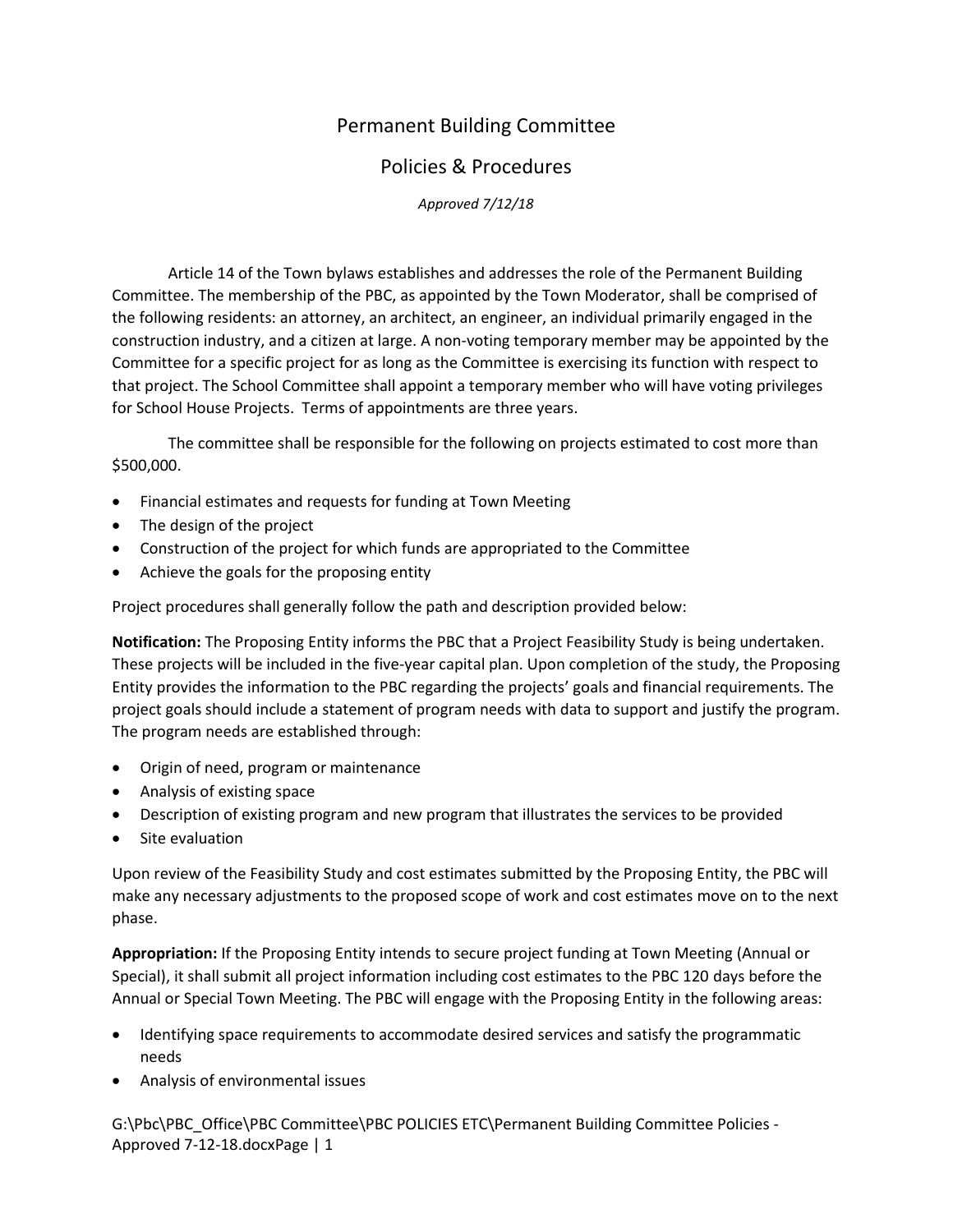- Site and traffic considerations
- Permitting requirements
- Budgetary cost estimates
- Project execution costs
- Possible funding strategies

The PBC will then confirm the project costs and schedule and prepare for submission to Town Meeting. The Proposing Entity will advocate for the project at Town Meeting while PBC presents budgetary costs and probable schedule. Projects are typically presented for appropriation requests in two phases; phase one is for design and bidding and phase two is for construction.

**Design Review:** Once funding is available, the PBC becomes fully responsible for the project; therefore, all decisions and changes shall be made by or through the Committee. The Committee, at their option, may continue with the feasibility Consultant or decide to procure services from a different vendor, under a separate M.G.L. Chapter 7 Designer Selection Process. Concurrently, if the project value is greater than \$1,500,000, the PBC will procure the services of an Owner's Project Manager (OPM) through Chapter 7 M.G.L. process. Upon appropriation of funds, the Design Review Board shall be notified of the project. The PBC will administer the consultant contracts as part of its duties.

The Committee shall review periodic and final design submissions and provide feedback with regard to all aspects of the project, its permitting, and execution, ensuring the design is responsive to the Proposing Entity's and the Town's goals and other project requirements. The PBC shall also consider and determine the most appropriate procurement strategies for the construction of the project.

The PBC will be dependent on the Proposing Entity to review program elements, designs, and other user issues and give timely and relevant feedback to the PBC and Design Team to ensure the project goals are being met.

**Construction:** The PBC shall assume responsibility for all project supervision during construction. These tasks shall include:

- Administration of the construction contract as the designated "owner"
- Requisition and change order review and approval
- Schedule review and approval
- Resolve issues and disputes
- Review and respond to issues affecting quality, schedule, and budget
- Fixtures, furniture/furnishings, and equipment contracts
- Review and respond to Proposing Entity questions, concerns, and requests
- Approving close out of the project

**Other Functions:** The PBC, with the support of FMD staff, will also facilitate:

- Permitting
- Designer Selection
- Procurement Strategies
- User Group Interaction
- Legal and insurance matters

G:\Pbc\PBC\_Office\PBC\_Committee\PBC POLICIES ETC\Permanent Building Committee Policies -Approved 7-12-18.docxPage | 2